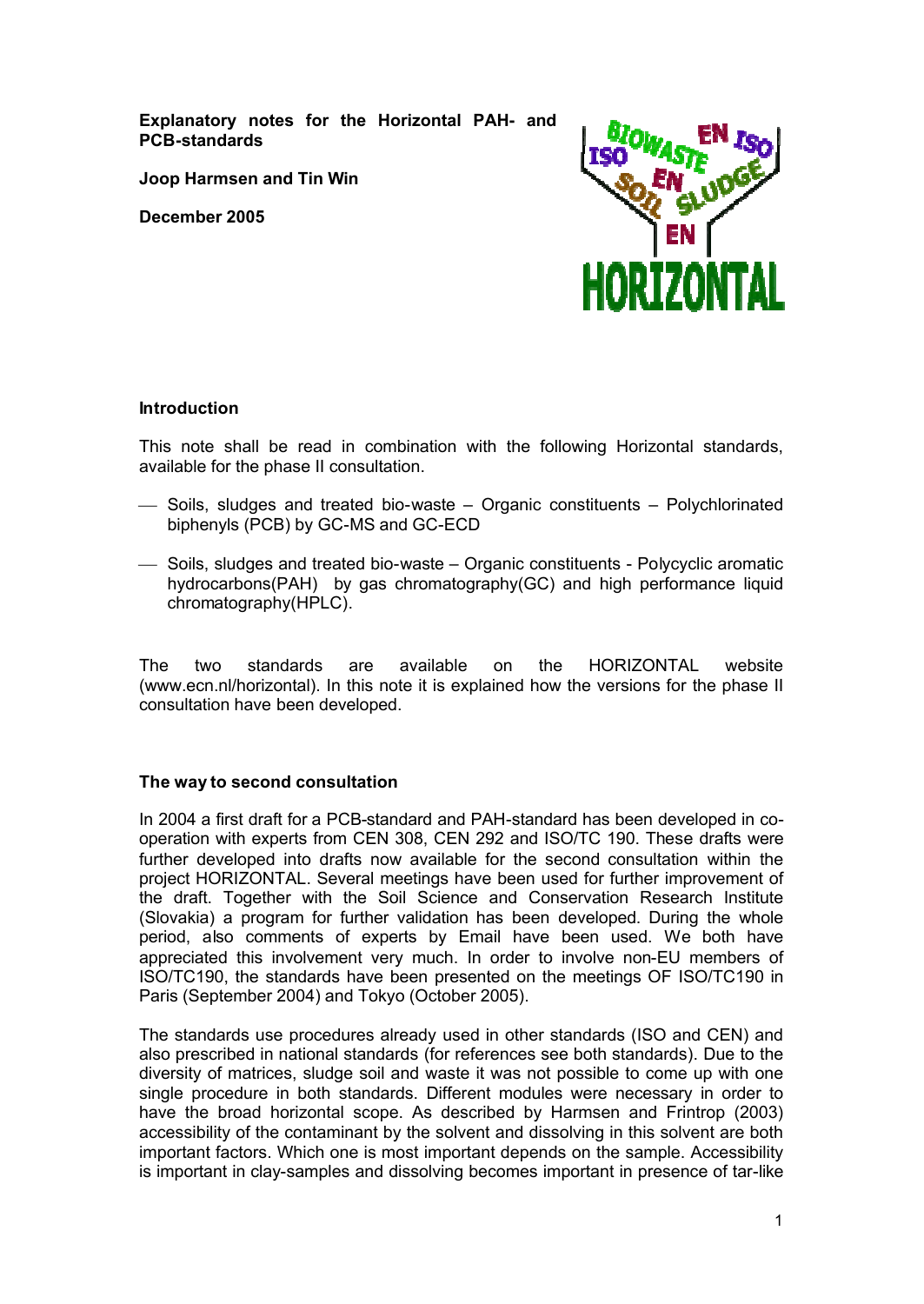particles. For these different samples different extraction methods can be necessary. For instance, use of acetone and petroleum ether in a shaking procedure for clay and a Soxhlet-extraction if tar-like particles are present. Both methods are described. Clean-up is necessary if interfering compounds are present. Different matrices contain different interfering compounds and the standard should therefore give different possibilities for removal of interfering compounds.

Because PCBs and PAHs have a comparable polarity and behave similar in solid environmental samples, most laboratories prefer to use as much as possible the same procedure. This 'Horizontal' aspect is taken into account. Due to close cooperation of the working package leaders Tin Win and Joop Harmsen, the standard for PCB and the standard for PAH are as far as possible identical, which broadens the Horizontal character of both standards.

The standards make it possible to make different choices (different extraction and clean-up procedures, use of both GC-detectors MS or ECD for PCB and GC-MS or HPLC-Fluorescence for PAH). This may have a negative effect on the comparability. This subject was the most important factor for discussion. Is it possible to compare results if laboratories are using different modules described in the standards? By using internal standards in combination with injection standards, it has become possible to control the performance of the method with each individual sample. The recoveries of internal standards have to be above a described value, which improves the comparability. We tried to introduce the metrological approach ( traceability of measurement results to the International standard SI unit-amount of substance) in the standardisation procedure by using the calibration standards of certified concentration accompanied by stated uncertainty. We also take part or organise the international Intercomparison (Key and Pilot Comparisons of CCQM**-** Consultative Committee for Amount of Substance – Metrology in Chemistry) at the highest measurement level of National Metrological Institutes(NMI), where the uncertainty assessment of the final results as well as of the different steps in the measurement procedure are to be made. In CCQM Key Comparison 25- Determination of PCB in sediments (at10-40ppb level), the comparability of the results of the participating laboratories are very good( e.g. 4-5 % of the relative reproducibility standard deviation, while all the laboratories using higher order calibration standards with certified values with stated uncertainties and the corresponding  ${}^{13}C_{12}$  PCB congeners as internal standards. Report on K 25 is available at

[http://www.bipm.org/en/committees/cc/ccqm/working\\_groups.html.](http://www.bipm.org/en/committees/cc/ccqm/working_groups.html) BAM participate in K 25 applying the combinations of modules prescribed in the draft horizontal standard. The benefit of the use of isotopic internal standard for the check of performance criteria is clearly seen in the Ad hoc group, but it is now under discussion due to the high cost of isotopic materials whether they have to be added to the sample prior to extraction and whether all the target analytes require corresponding internal standards.

For the PAH, it can be concluded clearly from the ruggedness test that the HPLCmethod can only be used for screening and for higher contaminated soil samples. GC-MS method using corresponding isotopic or deuterated standards is proven to be more precise and reliable than the HPLC method, also because of the possibility of the performance check of the internal standards. The cost of the internal standards is also one of the future discussion point. When dealing with complicated matrices as sewage sludge, the clean up step become very important, contributing a high portion to the uncertainty budget of the whole procedure. While PCB are very stable and hence can be subjected to vigorous clean up procedures to achieve the final solution which can be analysed gas chromatographically without serious disturbances PAH are less stable and hence can only be subjected to GPC, liquid-liquid partition and column chromatography for clean up leading often to interferences of PAH analysis.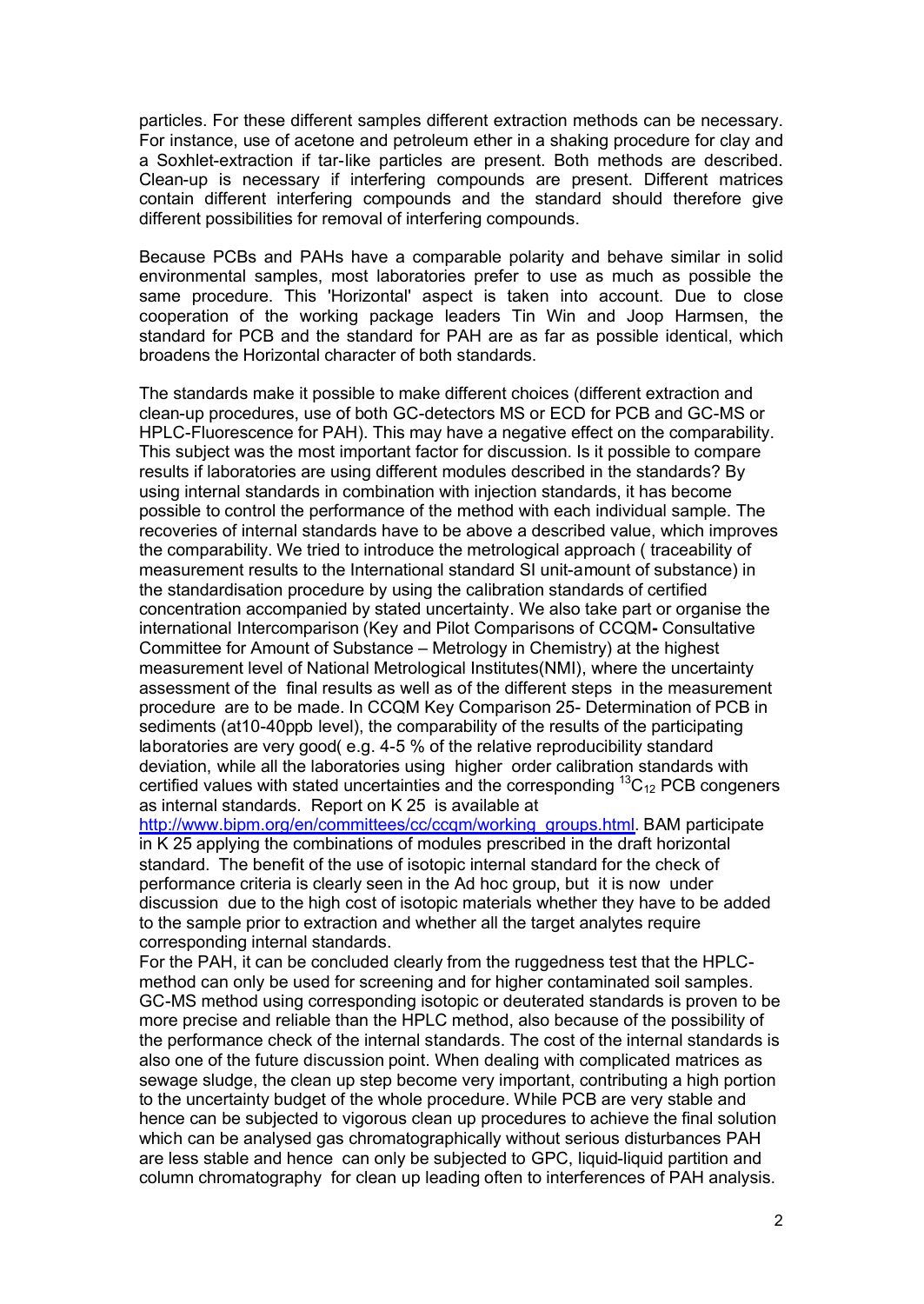As mentioned, the Horizontal PAH- and PCB-standard has been discussed within ISO/TC190, CEN 308 and CEN 292. Consultation of the existing standardization groups was found to be essential for an international accepted standard, but this process needed some time. Some mistakes in communication have been in the complex communication with different groups. However, despite these mistakes, the consultation has lead to support of the content of the standard by the experts involved and also by Non-EU members active within ISO/TC190. Due to existing rules within CEN, CEN 292 has, unfortunately, being forced to make their own standards. Discussion is going on to incorporate this standard again in the Horizontal one.

## **Following steps**

In the following period two parallel lines will be followed: (1) incorporating of the comments resulting from the phase II consultation, (2) Experimental work to support the following validation

Validation of all combination of modules described in the standards will be impossible. The approach used in the Horizontal standards for PCB and PAH will ask for a new more levelled approach of validation. This has been communicated with CEN 345 (meeting of April 5, 2005 in Brussels) and this committee is further discussing the subject of validation (Terytze et al., 2005).

The first level for these standards is the use of existing modules which have been validated in the past. Experts, giving comment on the standards, are invited to forward validation results for different modules described from their country, group or laboratory. We also welcome information on non-validity of modules for specific matrices. This kind of information is necessary to guide the user to make the proper choices.

BAM has organised in cooperation with Mexican Metrological State laboratory CENAM in 2005 the measurement of PAH in soil for CCQM-P 69 for the international state metrological institutes and BAM has also provided measurement results for the certified reference values for PCB and PAH for IMEP 21 (International Measurement Evaluation Programme) which will be conducted in the beginning of 2006 by Institute for Reference Materials and Measurements (IRMM)– Joint Research Centre, European Commission

[\(http://www.irmm.jrc.be/html/interlaboratory\\_comparisons/imep\)](http://www.irmm.jrc.be/html/interlaboratory_comparisons/imep).

In both cases the methods prescribed in the respective horizontal standards are used for the measurements.

For the following level an experimental program has been made to test the PCBstandard and PAH-standard, in order to optimise the following validation. Laboratories of BAM (Germany), Alterra Wageningen-UR (The Netherlands) and the Soil Science and Conservation Research Institute (Slovakia) will be involved. In this following part of the study the following aspects will be tested:

For the experiments the following samples supplied by JRC will be used:

- o CW 1 Composted garbage
- o CW 5 Compost
- o SL 4 R Sludge of domestic origin